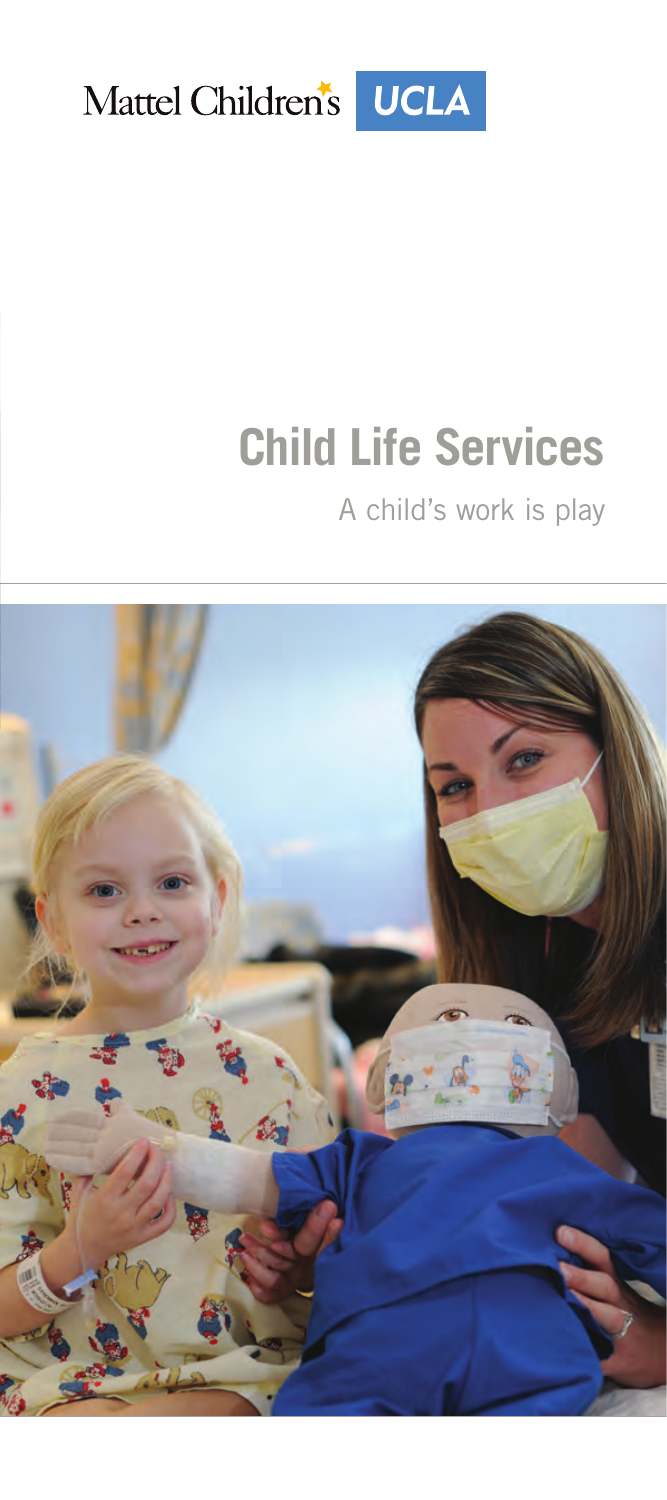# **Chase Child Life Program**

Hospitals can be confusing environments. The Chase Child Life Program seeks to ease that fear by familiarizing young children, adolescents and their families with the hospital experience.

For more than four decades, UCLA's Chase Child Life Program has been a pioneer and national model for how to appropriately address the social, emotional and developmental needs of each child and his or her family in a culturally sensitive manner. Our team attends to the unique needs of pediatric patients especially the critically and chronically ill — by collaborating with other healthcare team members to help achieve a balance between the medical and psychosocial needs of children and their families.



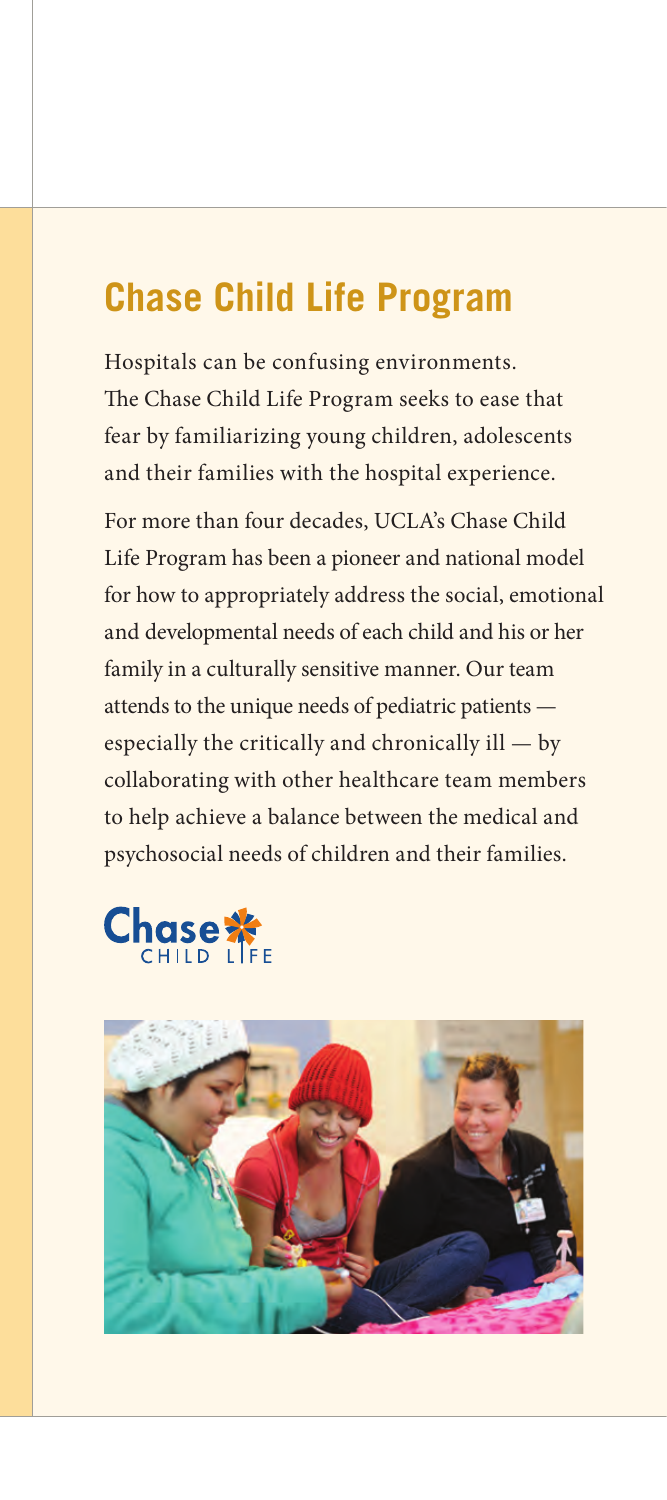

"Child Life — A happy place full of smiles, laughter and fun. A time without doctors, needles or nurses."

*— Juan, age 8*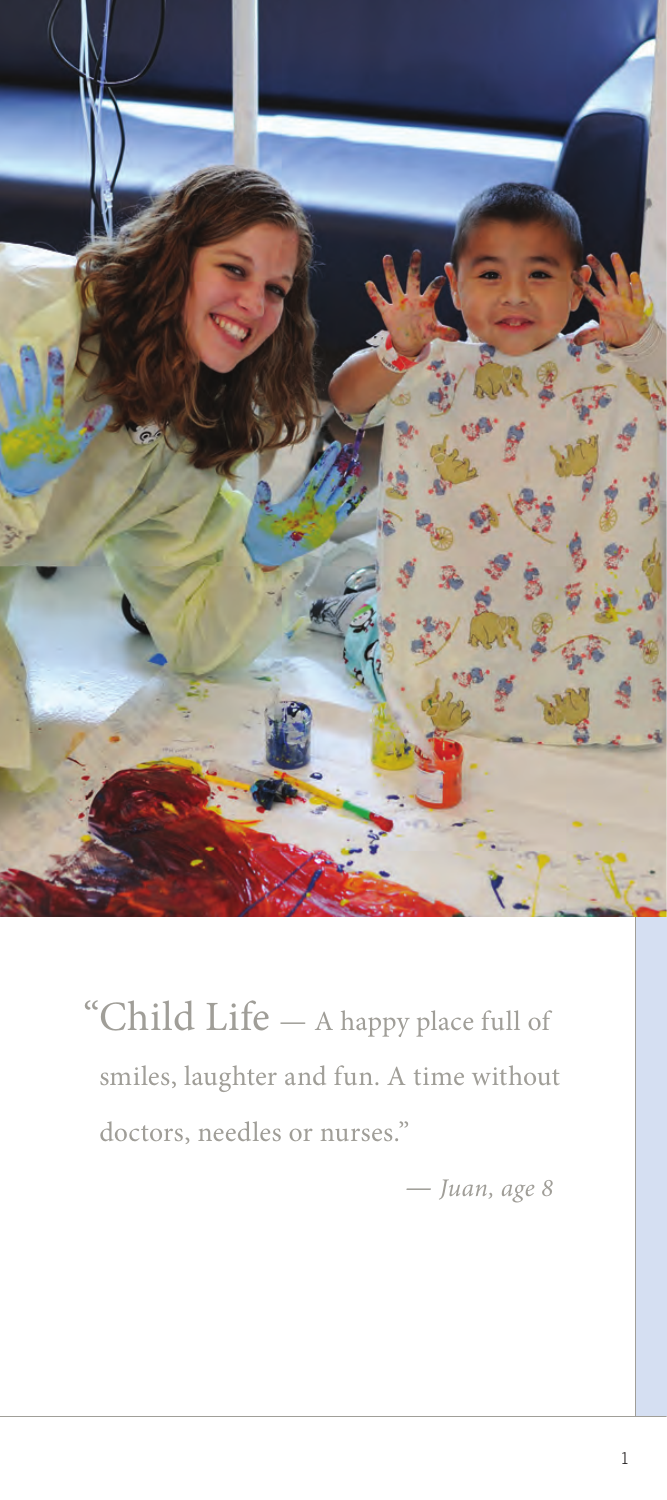# **Child Life Specialists**

Child Life Specialists are part of an interdisciplinary, family-centered model of care. They focus on the social, emotional and developmental needs of hospitalized children by communicating accurate and age-specific information, identifying potential stressors, and planning and practicing coping strategies.

They also help family members understand their child's response to treatment, promote parent/child play sessions and share strategies for comforting their children during medical procedures. Each patient's Child Life Specialist provides a sense of stability and continuity of care each and every visit.

Each member of our professional staff holds a bachelor's or master's degree in child life/child development, education and/or psychology, and is professionally certified and affiliated with the Child Life Council.

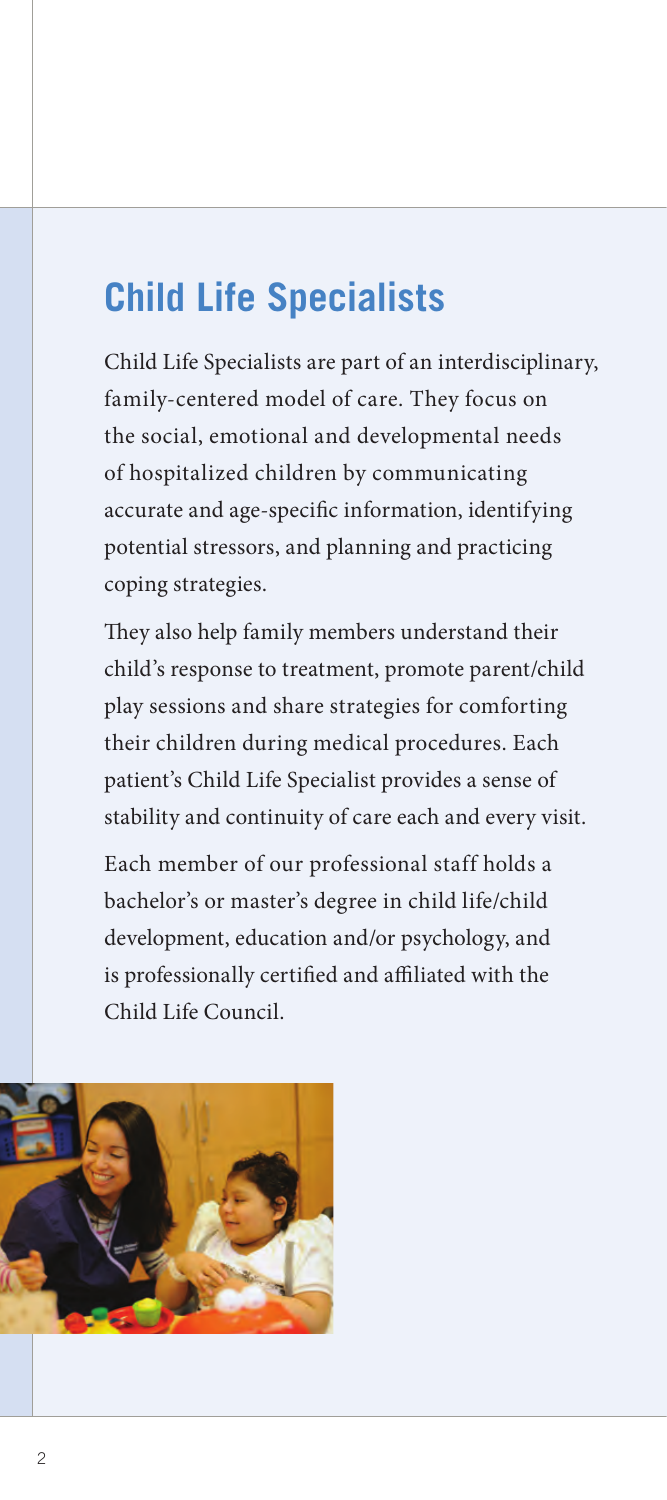"I've been coming here since I was five. Since day one, Child Life has helped me through procedures when I'm scared. When I'm in the hospital, Child Life helps me get through everything. When I get bored or scared, they help me."

*— Alyssa, age 16*

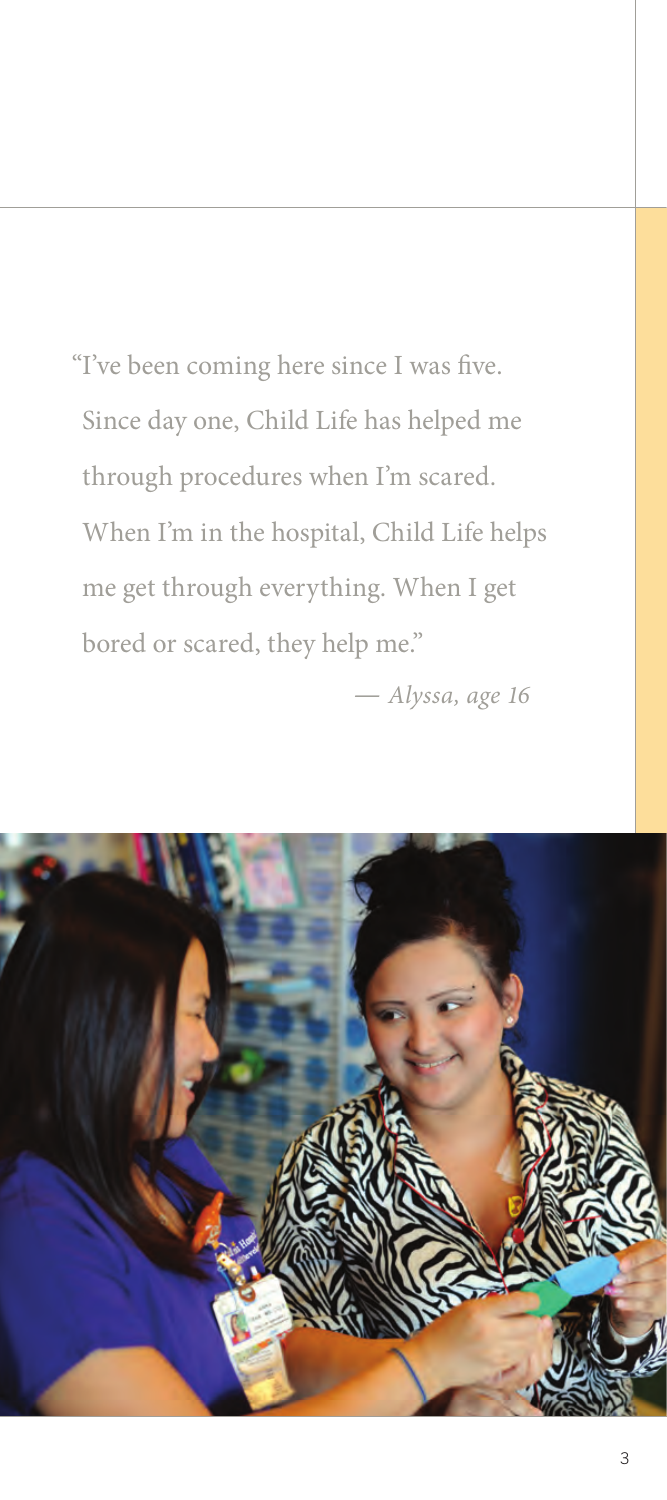# **Services Offered**

- Child Life services available in the hospital, Children's Health Center, Emergency Department and Operating Rooms
- Developmental preparation for medical procedures, support during procedures and post-procedural medical play
- Consultation with caregivers, siblings and children of adult patients about the impact of illness on the child and family
- Supervision of playroom/activity areas and outpatient play areas
- Therapeutic intervention including music, dance, art therapy and medical play
- Special events that entertain and engage children and families
- Pre-hospitalization visits for children and their families
- Expert consultation for caregivers and medical team members regarding children's development
- Access to interactive gaming resources and laptop computers
- Assistance in transitioning from hospital to home and/or school following an illness
- Facilitation of programs for parents of pediatric patients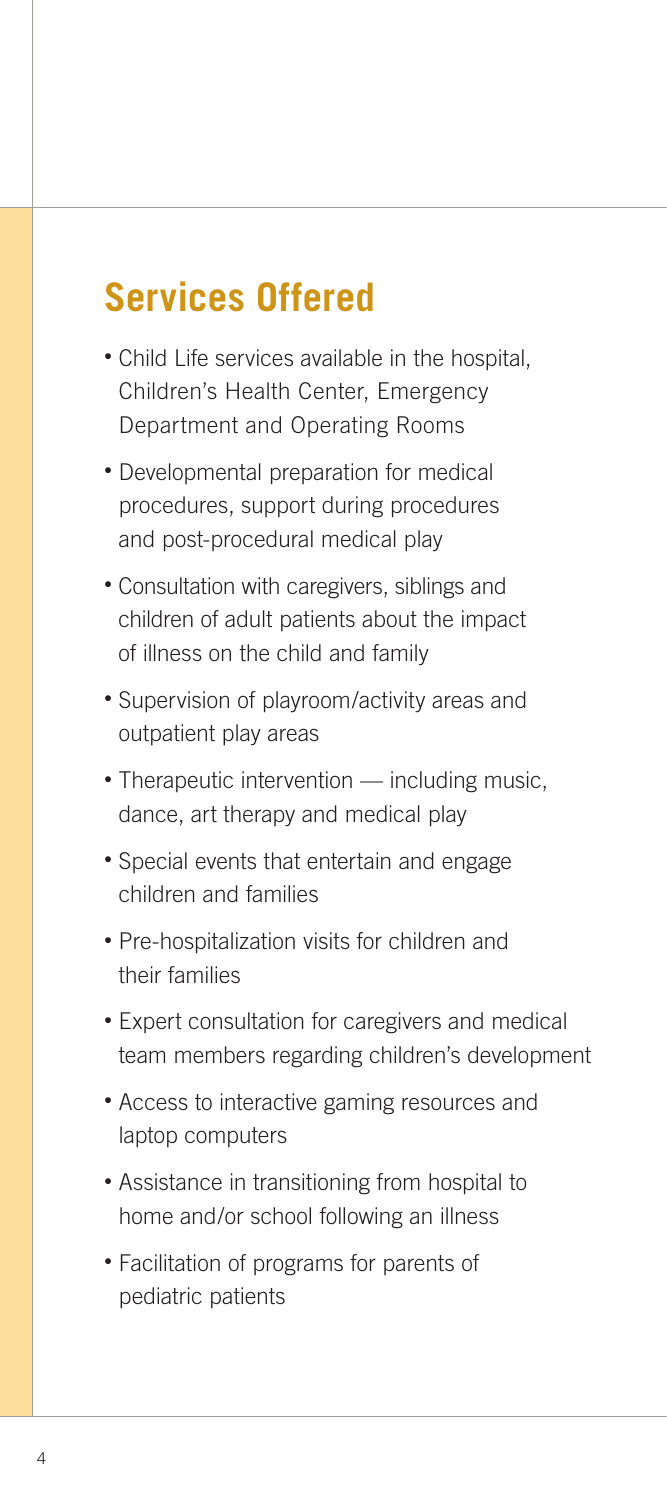

#### Music Programs

Music helps hospitalized children to cope with limited social and emotional stimulation by enabling them to express their thoughts and feelings through music, encourage self expression, reduce pain and make the hospital feel more like home.

#### Art Programs

The creative process of art helps improve and enhance the physical, mental and emotional well-being of individuals of all ages. Children are offered a nonthreatening, safe environment to creatively express themselves, understand emotional conflicts, increase self-awareness about their illness and gain a sense of control.

#### Dance/Movement Therapy

Our board-certified dance movement therapist engages medically fragile children in movement therapy, which supports physical development, anxiety reduction and creative expression. Small group and bedside sessions are scheduled to meet the child's psychological, emotional and physical needs.

#### Dog Visits

People-Animal Connection (PAC) sponsors dog visits that can brighten the day for many children.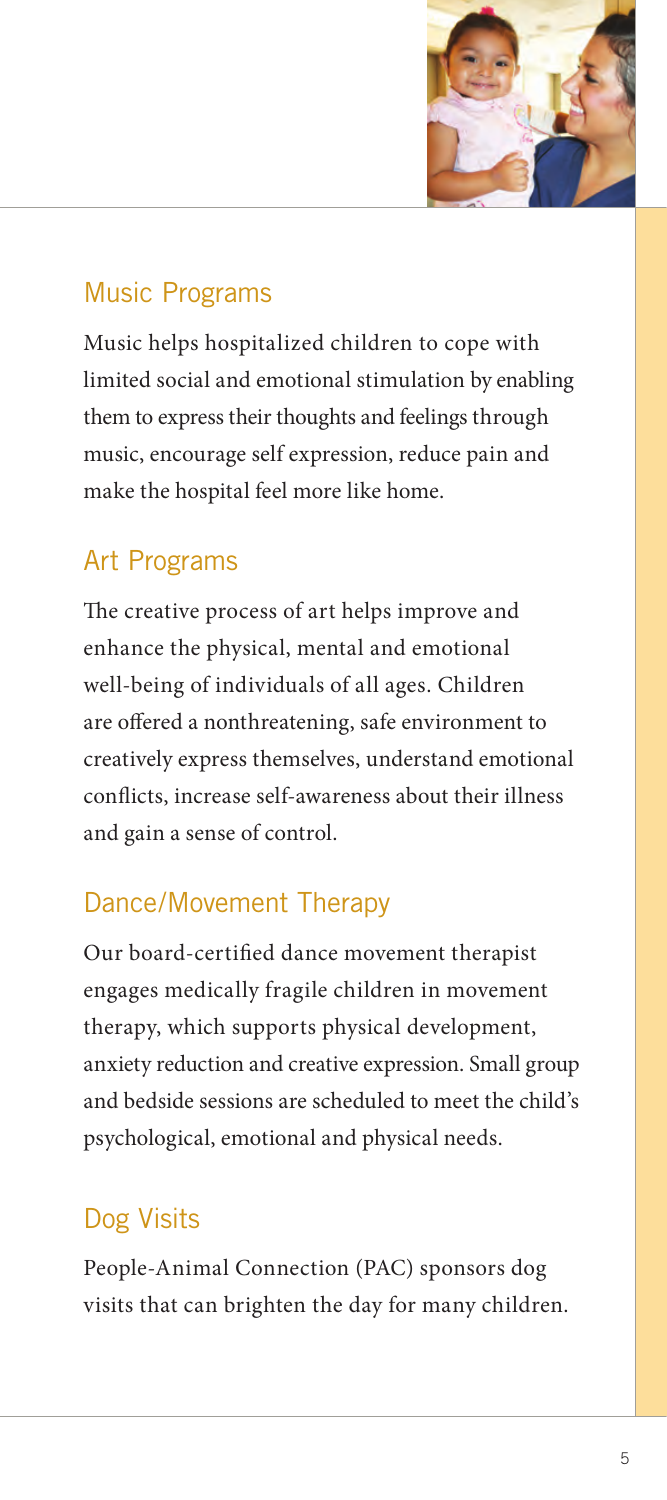

#### Hospital School Services

School services are provided in the hospital for children in kindergarten through high school when they are hospitalized for 10 or more days. The hospital teacher follows the curriculum of the Los Angeles Unified or the Santa Monica/Malibu Unified school districts and the education standards established by the state of California.

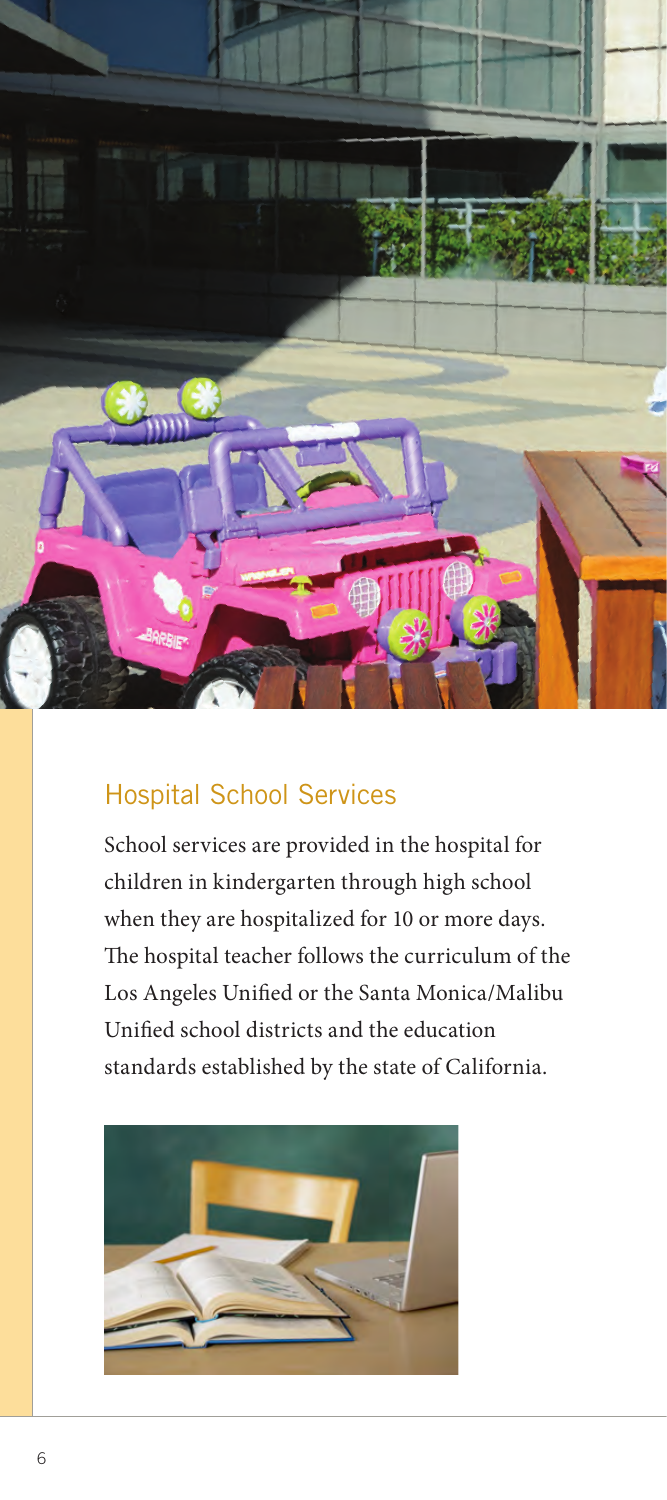

#### Family Resource Room

Through the programs and services provided at our Family Resource Room in Westwood, caregivers may network with other parents, engage in support groups, or participate in educational or creative arts seminars. A Resource Room Child Life Specialist is available to share information on child development, medical conditions and community resources, and to connect families with similar challenges.

In addition, caregivers may borrow laptops for limited periods of time to be used while visiting children in their rooms. Printing, faxing, copying services and light refreshments are available to families participating in Resource Room activities.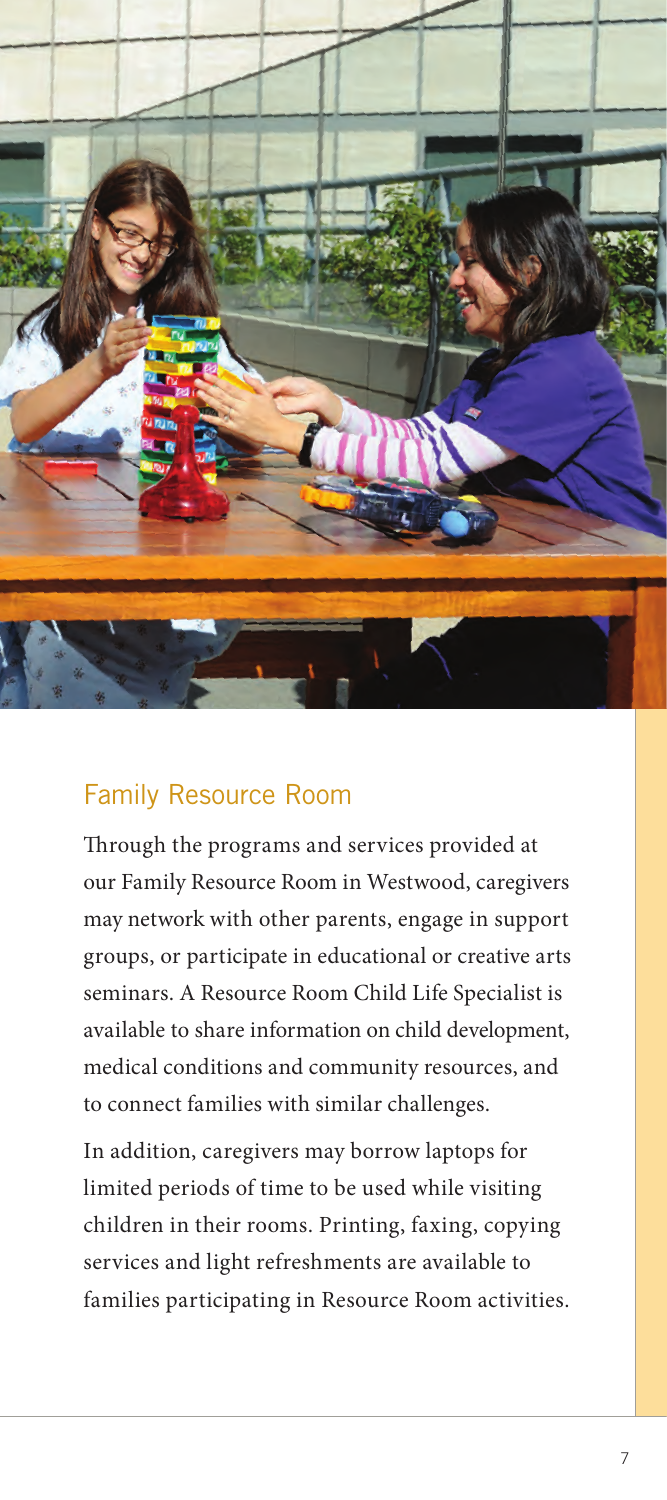# **Child Life Internships**

UCLA's Chase Child Life Program provides educational and training opportunities to undergraduate and graduate students pursuing careers that support the social and emotional development of medically fragile children. For more information, visit *uclahealth.org/childlife*

# **Volunteers**

Community volunteers provide an extra touch to our patients and families by coordinating special events, arts-and-crafts, and other projects. And they are available to play a video game, read a story or simply sit at a child's bedside to provide comfort and companionship. For more information, visit *uclahealth.org/volunteer*

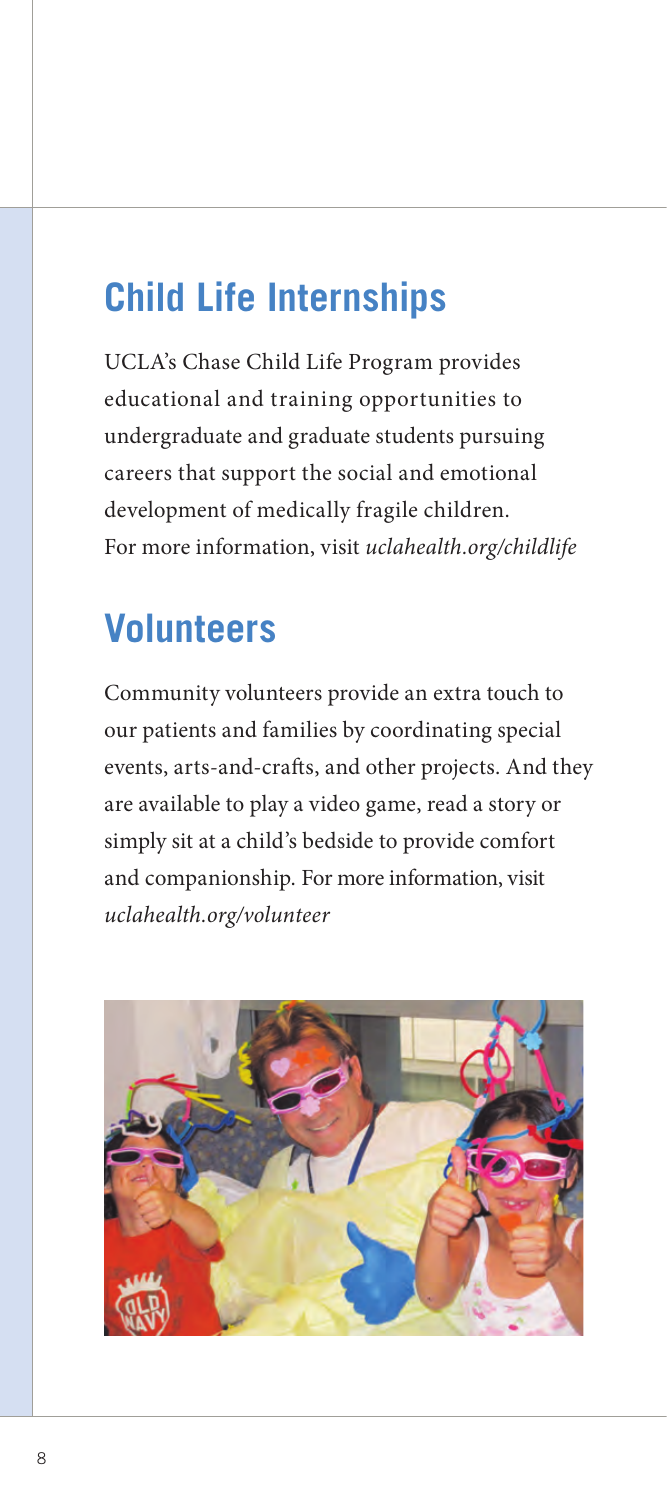

# **Community Partners**

We are proud to join with the following community partners:

- Mattel Children's Foundation
- •Chase Foundation
- UCLA Athletics
- Flashes of Hope
- Lollipop Theater Network
- •The Art of Elysium

# **Make a Gift**

If you would like to make a gift to UCLA's Chase Child Life Program, please visit *uclahealth.org/childlife*

You can also mail your check, payable to The UCLA Foundation, to:

Chase Child Life Program Mattel Children's Hospital UCLA 757 Westwood Plaza Los Angeles, CA 90095

Your gift is an investment that will directly touch the lives of children and their families.

Thank you for your support!

- Discovery Arts
- Painted Turtle
- Help a Hospital
- •Coach Art
- Musicians on Call